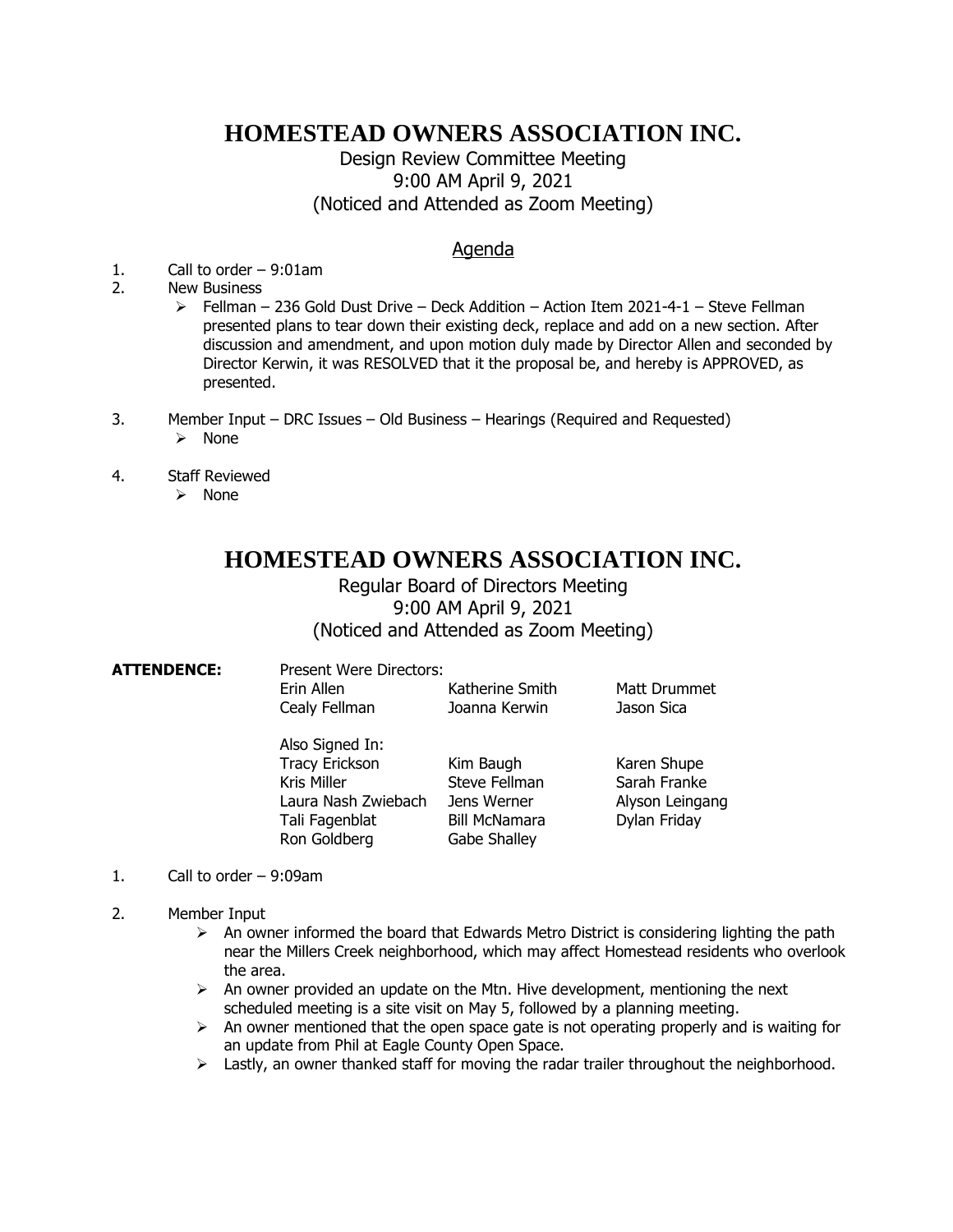- 3. New Business
	- $\triangleright$  Appoint New Board Member to Vacant Position After discussion and amendment and upon motion duly made by Director Allen and seconded by Director Drummet, it was RESOLVED that Bill McNamara be, and hereby is appointed to the vacant Director position left by the resignation of Director Pyke.
	- ➢ Trails Committee Mission and Board Goals Information Item 2021-4-1 Tracy Erickson mentioned that he has had about 12 people reach out to him with interest in being involved in the trails committee. The Board would like to finalize the mission statement at the May meeting and set committee members at the June meeting. Director McNamara agreed to be the Board liaison.
	- $\triangleright$  HOA Donations Review Current Policy Information Item 2021-4-2 The Board agreed they are not in a position to donate as an HOA, but are open to help organize for individual giving.
	- $\triangleright$  Fox Den Webcam Discussion Information Item 2021-4-3 The Board received a proposal to install a webcam near one of Homestead's fox dens for live stream video. The board and neighbors discussed and determined it would not be a good fit for our neighborhood, or for the foxes. After discussion and amendment, and upon motion duly made by Director McNamara and seconded by Director Allen, it was RESOLVED that it was the proposal be, and hereby is DENIED, as presented.
- 4. Matters Pending
	- $\triangleright$  DRC Committee Interested Members Informational Item 2021-4-4 After discussion and amendment, and upon motion duly made by Director Allen and seconded by Director Fellman, the board appointed the following owners to the Homestead DRC: Alyson Leingang, Laura Nash-Zwiebach, David McWilliams, Tali Fagenblat and Dylan Friday. The Board noted that the committee will meet the second Friday of each month at 9:00am, beginning on Friday, May 14.
	- $\triangleright$  Emergency Exit Point Hummingbird Filing 2 Information Item 2021-4-5 Tracy Erickson is continuing to work with the fire protection district and Edwards Pointe on this item. He is planning to have the area surveyed and cleared of weeds to make it available as an emergency exit access point. He will notify neighboring properties in advance of the survey.
	- $\triangleright$  Pickleball Court Discussions Informational Item 2021-4-6 Tracy Erickson and Director Drummet tested out the new quiet equipment and found that it is indeed quiet and came in at a lower decibel level than basketball. The Board discussed other changes including limiting the hours, installing a camera and requiring additional forms and signage for users. Ultimately the Board decided to give pickle players a trial period to see how the changes are working and will discuss again at the June meeting.
- 5. Approval of Minutes
	- ➢ March 12, 2021 Meeting Minutes Action Item 2021-4-2 After discussion and amendment, and upon motion made by Director Allen and seconded by Director Kerwin, it was RESOLVED that the March minutes be, and hereby are APPROVED as presented.
- 6. Financial
	- $\geq$  Approve Financials February 2021 Action Item 2021-4-3 After discussion and amendment, and upon motion made by Director Fellman and seconded by Director Smith, it was RESOLVED that the financials from February 2021 be, and hereby are APPROVED as presented.
- 7. Director and Programs Reports
	- $\triangleright$  Director's Report COVID 19 Update Restriction and Club Policy Review Information Item 2021-4-7 – Tracy Erickson gave the board an update on how the Club is handling COVID-19 and discussed yellow level restrictions in place. Tracy also mentioned USTA